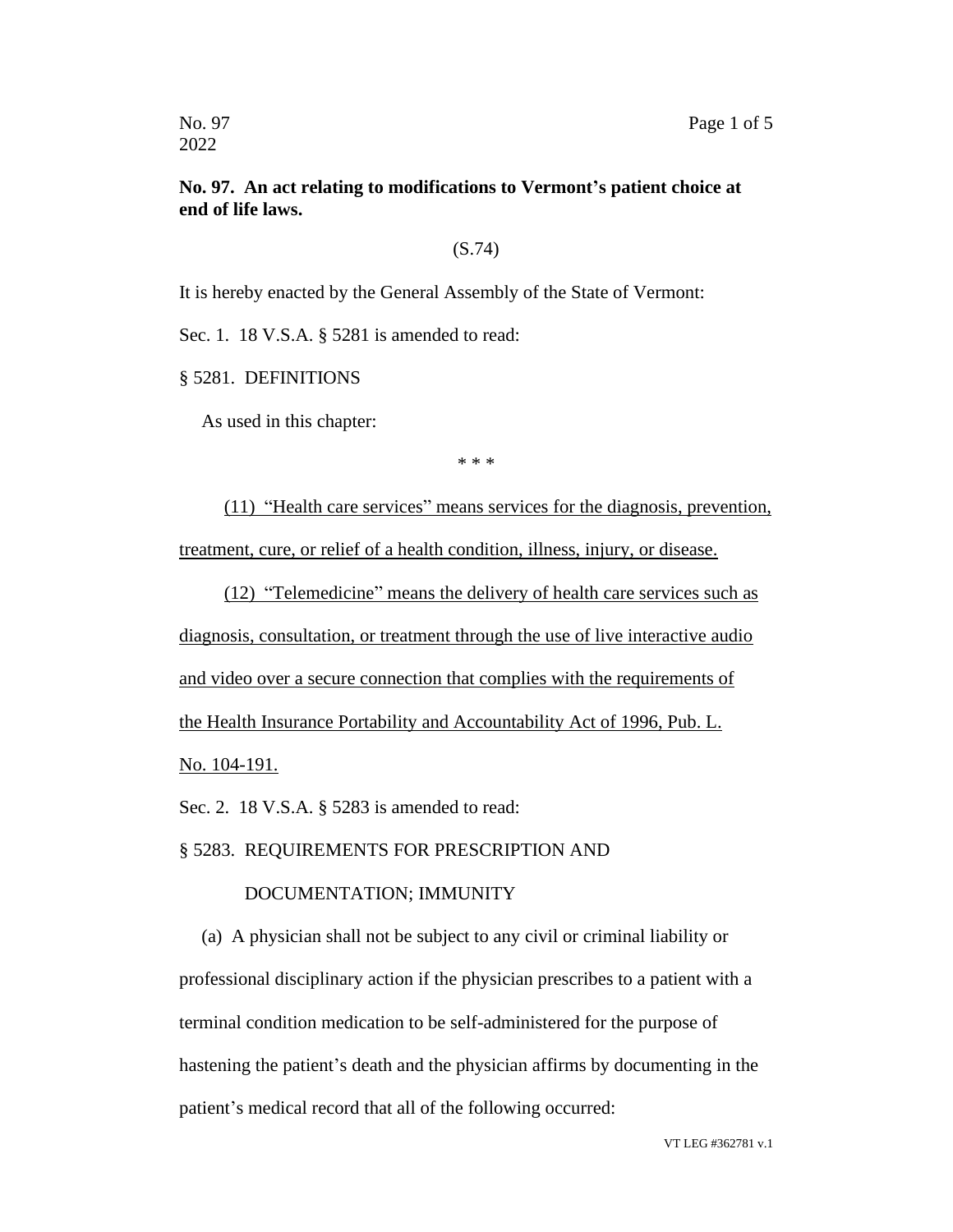2022

(1) The patient made an oral request to the physician in the physician's physical presence or by telemedicine, if the physician determines the use of telemedicine to be clinically appropriate, for medication to be selfadministered for the purpose of hastening the patient's death.

(2) No Not fewer than 15 days after the first oral request, the patient made a second oral request to the physician in the physician's physical presence or by telemedicine, if the physician determines the use of telemedicine to be clinically appropriate, for medication to be selfadministered for the purpose of hastening the patient's death.

\* \* \*

(5) The physician determined that the patient:

(A) was suffering a terminal condition, based on the physician's physical examination of the patient and review of the patient's relevant medical records and a physician's physical examination of the patient;

(B) was capable;

(C) was making an informed decision;

(D) had made a voluntary request for medication to hasten his or her

the patient's own death; and

(E) was a Vermont resident.

(6) The physician informed the patient in person or by telemedicine,

both verbally and in writing, of all the following:

\* \* \*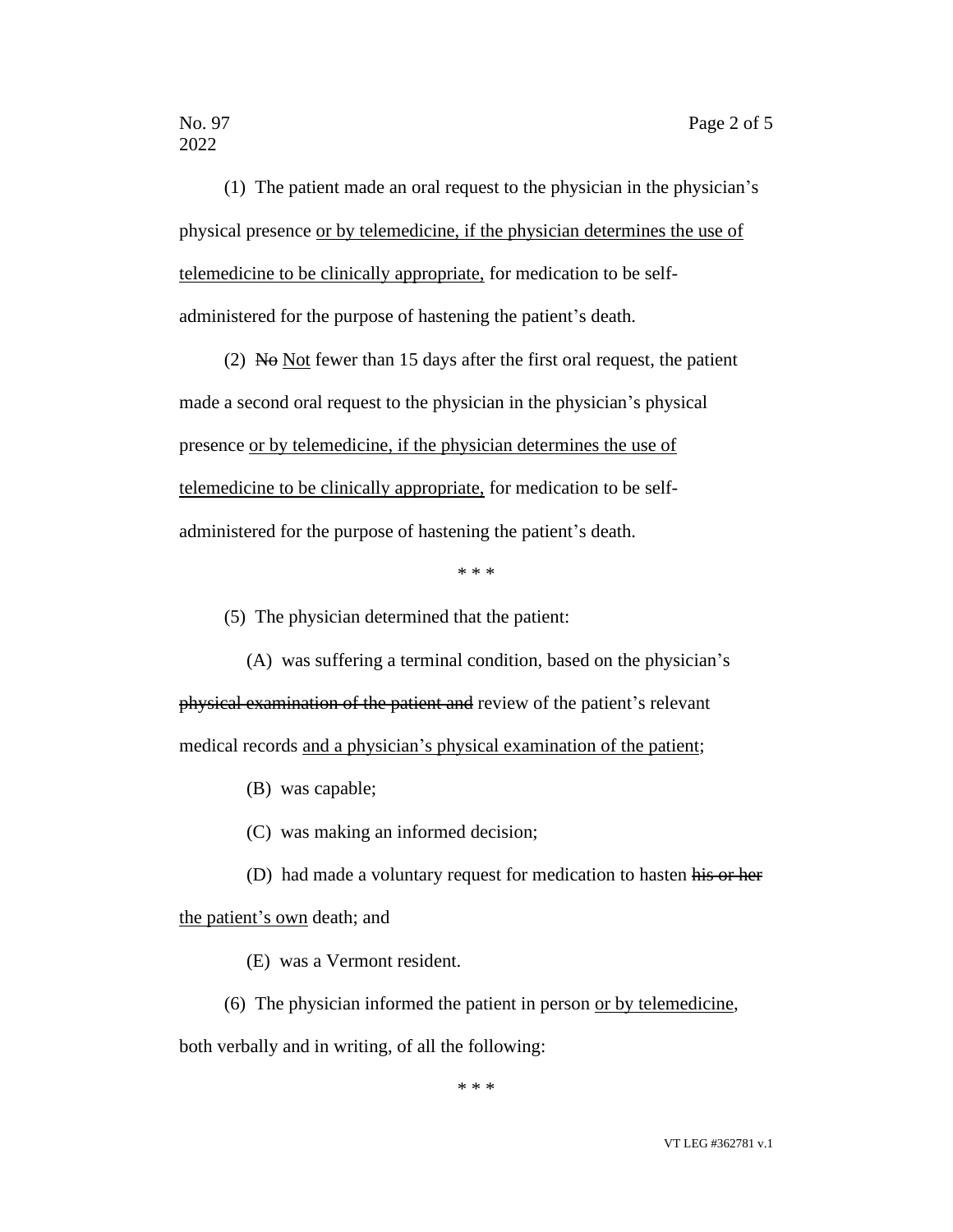(12) The physician wrote the prescription no fewer than 48 hours after the last to occur of the following events:

(A) the patient's written request for medication to hasten his or her the patient's own death;

(B) the patient's second oral request;  $\Theta$  and

(C) the physician's offering the patient an opportunity to rescind the request.

(13) The physician either:

(A) dispensed the medication directly, provided that at the time the physician dispensed the medication, he or she the physician was licensed to dispense medication in Vermont, had a current Drug Enforcement Administration certificate, and complied with any applicable administrative rules; or

\* \* \*

(14) The physician recorded and filed the following in the patient's medical record:

(A) the date, time, and wording of all oral requests of the patient for medication to hasten his or her the patient's own death;

(B) all written requests by the patient for medication to hasten his or her the patient's own death;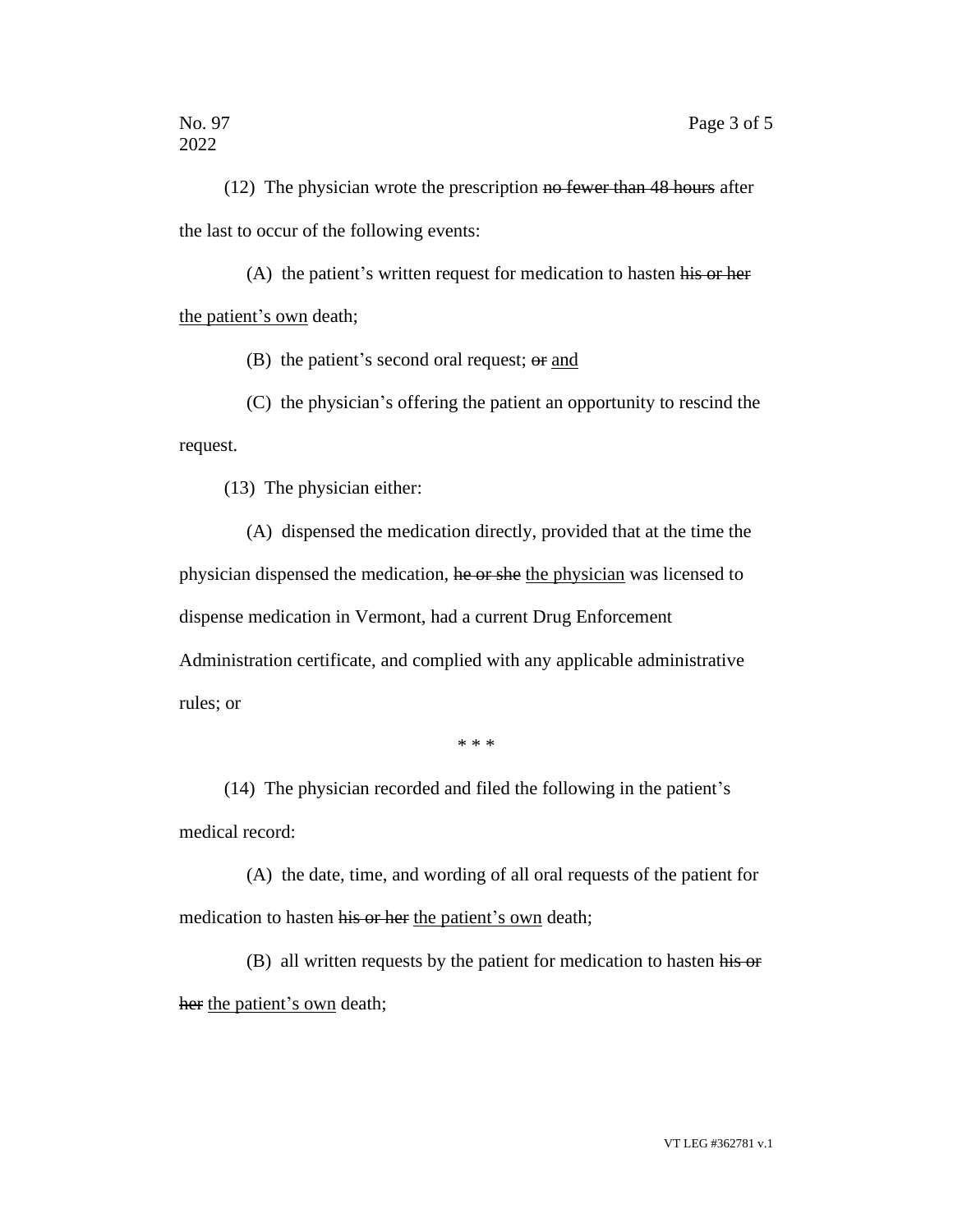(C) the physician's diagnosis, prognosis, and basis for the determination that the patient was capable, was acting voluntarily, and had made an informed decision;

(D) the second physician's diagnosis, prognosis, and verification that the patient was capable, was acting voluntarily, and had made an informed decision;

(E) the physician's attestation that the patient was enrolled in hospice care at the time of the patient's oral and written requests for medication to hasten his or her the patient's own death or that the physician informed the patient of all feasible end-of-life services;

\* \* \*

Sec. 3. 18 V.S.A. § 5285 is amended to read:

§ 5285. LIMITATIONS ON ACTIONS

\* \* \*

(c) No physician, nurse, pharmacist, or other person licensed, certified, or otherwise authorized by law to deliver health care services in this State shall be subject to civil or criminal liability or professional disciplinary action for acting in good faith compliance with the provisions of this chapter.

(d) Except as otherwise provided in this section and sections 5283, 5289, and 5290 of this title, nothing in this chapter shall be construed to limit liability for civil damages resulting from negligent conduct or intentional misconduct by any person.